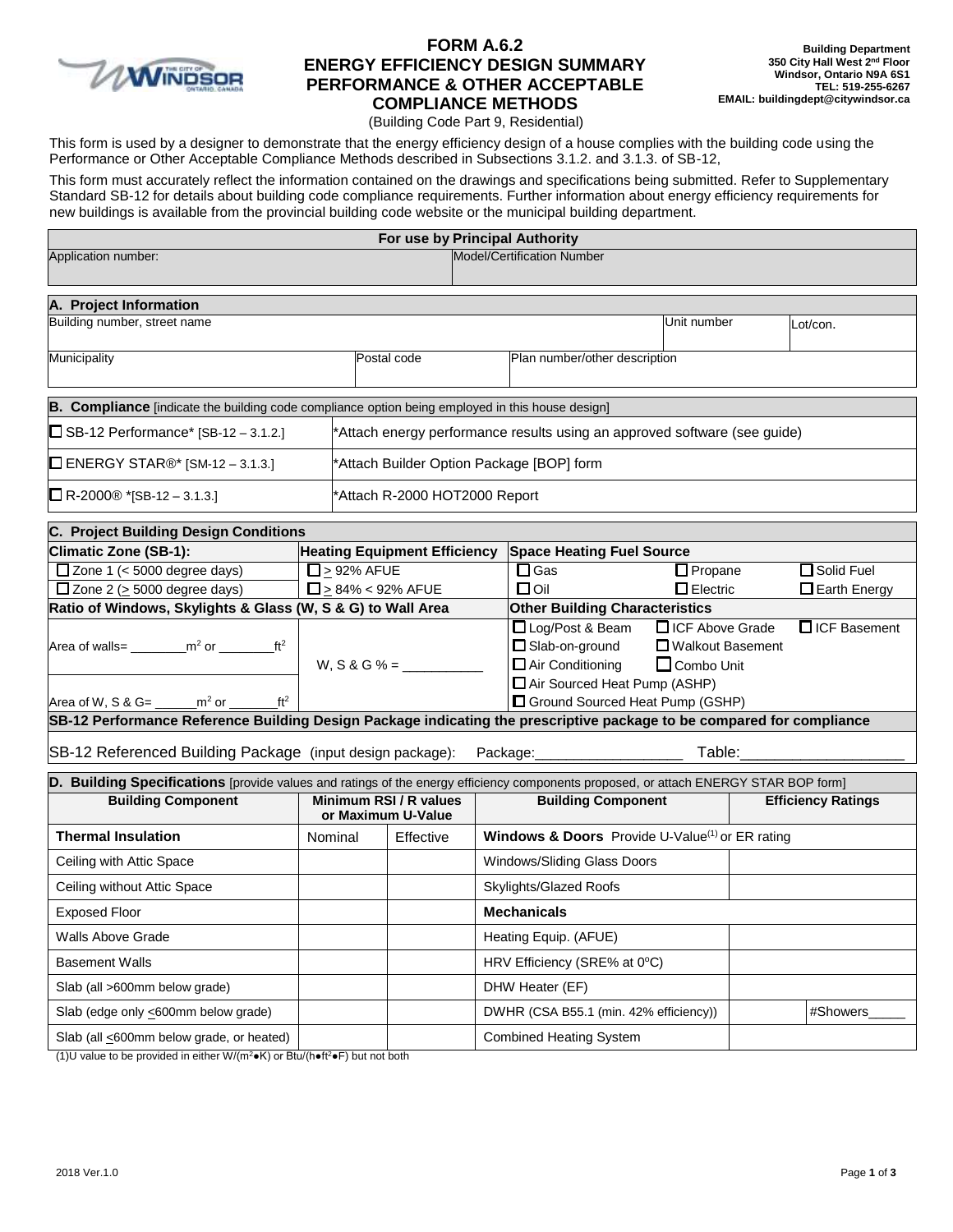|                                                                    | E. Performance Design Verification [Subsection 3.1.2. Performance Compliance]                                                                                                                                                                                |
|--------------------------------------------------------------------|--------------------------------------------------------------------------------------------------------------------------------------------------------------------------------------------------------------------------------------------------------------|
|                                                                    | The annual energy consumption using Subsection 3.1.1. SB-12 Reference Building Package is __________GJ (1 GJ = 1000MJ)                                                                                                                                       |
|                                                                    | The annual energy consumption of this house as designed is _____________GJ                                                                                                                                                                                   |
|                                                                    |                                                                                                                                                                                                                                                              |
| The building is being designed using an air tightness baseline of: |                                                                                                                                                                                                                                                              |
|                                                                    | $\Box$ OBC reference ACH, NLA or NLR default values (no depressurization test required)                                                                                                                                                                      |
|                                                                    | □ Targeted ACH, NLA or NLR. Depressurization test to meet _____________ACH50 or NLA or NLR                                                                                                                                                                   |
| package it is compared against (3.1.2.1.(6)).                      | □ Reduction of overall thermal performance of the proposed building envelope is not more than 25% of the envelope of the compliance                                                                                                                          |
| $\Box$ Standard Operating Conditions Applied (A-3.1.2.1. -4.6.2.)  |                                                                                                                                                                                                                                                              |
|                                                                    | □ Reduced Operating Conditions for Zero-rated homes Applied (A-3.1.2.1. – 4.6.2.5.)                                                                                                                                                                          |
| $\Box$ On Site Renewable(s):                                       |                                                                                                                                                                                                                                                              |
|                                                                    | Other Types: ______________________                                                                                                                                                                                                                          |
|                                                                    | F. ENERGY STAR or R-2000 Performance Design Verification [Subsection 3.1.3. Other Acceptable Compliance Methods]                                                                                                                                             |
| 3.1.3.1.                                                           | □ The NRCan "ENERGY STAR for New Homes Standard Version 12.6" technical requirements, applied to this building design result in<br>the building performance meeting or exceeding the prescriptive performance requirements of the Supplementary Standard (A- |

The NRCan, "2012 R-2000 Standard" technical requirements, applied to this building design result in the building performance meeting or exceeding the prescriptive performance requirements of the Supplementary Standard SB12

| <b>Performance Energy Modeling Professional</b>                                                                 |                                                                                                                                                         |  |  |  |
|-----------------------------------------------------------------------------------------------------------------|---------------------------------------------------------------------------------------------------------------------------------------------------------|--|--|--|
| Energy Evaluator/Advisor/Rater/CEM Name and Company:                                                            | Accreditation or Evaluator/Advisor/Rater License #                                                                                                      |  |  |  |
| <b>ENERGY STAR or R-2000</b>                                                                                    |                                                                                                                                                         |  |  |  |
|                                                                                                                 |                                                                                                                                                         |  |  |  |
| Energy Evaluator/Advisor/Rater/ Name and Company:                                                               | Evaluator/Advisor/Rater License #                                                                                                                       |  |  |  |
|                                                                                                                 |                                                                                                                                                         |  |  |  |
|                                                                                                                 | <b>G. Designer(s)</b> [names(s) & BCIN(s), if applicable, of person(s) providing information herein to substantiate that design meets the building code |  |  |  |
| <b>Qualified Designer</b> Declaration of designer to have reviewed and take responsibility for the design work. |                                                                                                                                                         |  |  |  |

| <b>Qualified Designer</b> | Declaration of designer to have reviewed and take responsibility for the design work. |                                |           |  |  |  |
|---------------------------|---------------------------------------------------------------------------------------|--------------------------------|-----------|--|--|--|
| Name                      |                                                                                       | <b>BCIN</b><br>$'$ License $#$ | Signature |  |  |  |
|                           |                                                                                       |                                |           |  |  |  |

Personal information contained in this form and schedules is collected under the authority of subsection 8(1.1) of the *Building Code Act, 1992*, and will be used in the administration and enforcement of the *Building Code Act, 1992*. Questions about the collection of personal information may be addressed to: a) the Chief Building Official of the municipality or upper-tier municipality to which this application is being made, or, b) the inspector having the powers and duties of a chief building official in relation to sewage systems or plumbing for an upper-tier municipality, board of health or conservation authority to whom this application is made, or, c) Director, Building and Development Branch, Ministry of Municipal Affairs and Housing 777 Bay St., 2nd Floor. Toronto, M5G 2E5 (416) 585-6666.